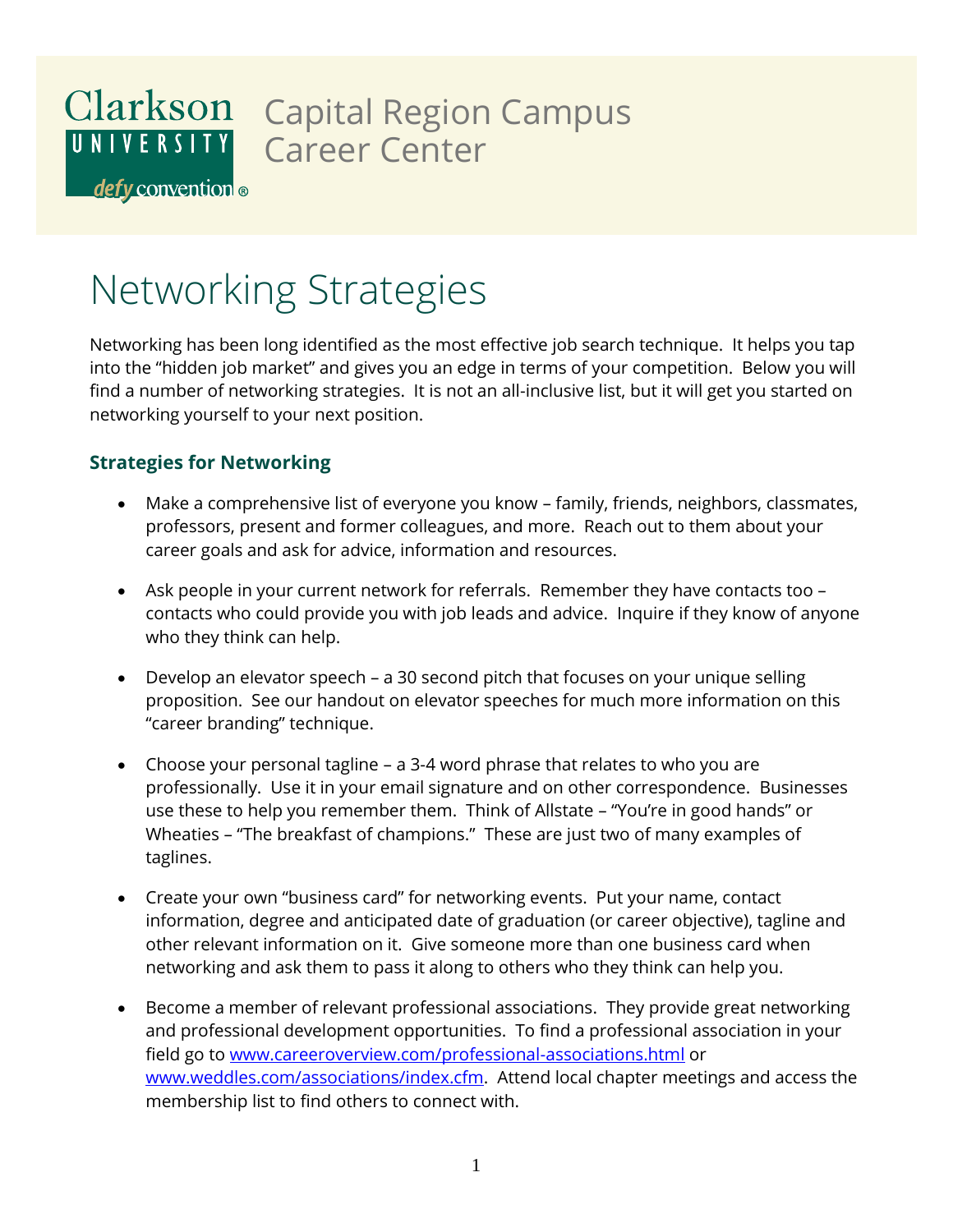- Attend conventions, conferences, workshops and seminars in your field. Gain new knowledge and skills, while meeting professionals related to your area of interest. Professional associations can be great resources for these professional development opportunities.
- Find and utilize a mentor. Mentors can "open doors" for you and provide you with great advice, information, resources and other contacts.
- Check with Clarkson University Career Services, and other colleges you may have graduated from, about how to tap into their alumni network. Alumni typically feel a connection to their college, and want to give back by helping others from their alma mater.
- Conduct informational interviews not only great for career exploration, but for networking too. Check out our handout on informational interviewing for much more information about this strategy.
- Seek out volunteer opportunities in your community. These opportunities allow you to extend a caring hand, while also meeting new people and expanding your network of contacts.
- Use business and social networking sites (LinkedIn, Facebook and Twitter) to build impressive web profiles, make individual connections, join relevant groups, search for jobs and discover who (in your network) can "open doors" for you. See our handouts on LinkedIn for much more information about the #1 professional online networking site.
- Develop a personal website that focuses on your career marketing and brand. You can also use it to develop an online portfolio to showcase your work.
- Start blogging about your profession. It's a terrific way to grow your network, show your expertise and attract job offers. In addition, find blogs in your field and actively participate. It will keep you in the "line of sight" of others.
- Become a contributor (by writing articles) for online and print publications in your field.
- Visit reliable career sites on the Internet for a list of key career networking resources, information and other ideas. A few of those sites include [www.quintcareers.com/networking\\_resources.html](http://www.quintcareers.com/networking_resources.html) and [www.rileyguide.com/nettips.html](http://www.rileyguide.com/nettips.html).
- Start networking before you need it. The best time to network is before you need anything. In addition, remember to "pay it forward."

## **Approaching Your Network**

- Introduce yourself (if it is someone you don't know) and if relevant indicate who referred you.
- If you are face-to-face, remember your non-verbal cues firm handshake, good eye contact and a smile.